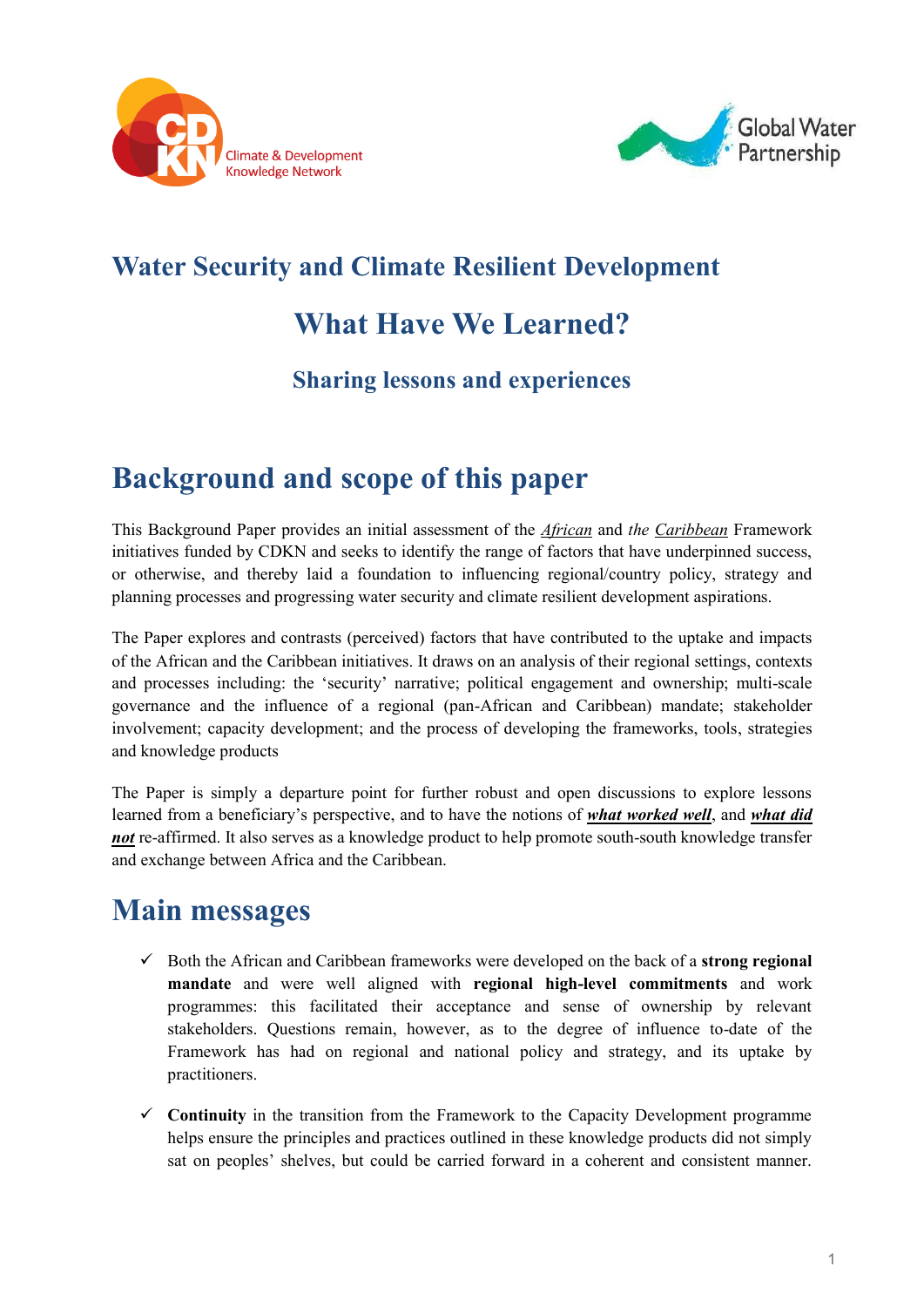However, it is important to maintain a **demand-driven and bottom-up approach** to identify learning needs.

- $\checkmark$  Key stakeholders need to be engaged from the beginning of the process (i.e. from planning the framework and capacity development programme to their implementation and evaluation), through an **iterative and participatory process**, carried out in consultation with regional organisations and technical experts.
- **Time constraints** can represent a challenge as they have implications on the extent of regional consultations and pilot testing, and hence need to be accounted for in the planning and implementation phase.
- $\checkmark$  These initiatives have clearly been successful in highlighting the importance of climate resilience in protecting growth and development aspirations, and the need for immediate action starting with the identification and implementation on no/low regret adaptation measures. But **the actual impacts have yet to be measured** and reported.

# **Reflecting on the African Framework initiative**

### **What are the 'Framework' products?**

The *African Framework for Water Security and Climate Resilient Development* provides an approach for the development of 'no/low regrets' investments and financing strategies, as a starting point for embarking on climate resilient development. No/low regrets investments have the key characteristic of delivering benefits under any future climate scenario and building confidence in the long term sustainability of development activities. Fast-tracking these investments allows action to be taken now, despite the large uncertainties in the future climate. The Framework also promotes longer term actions to mainstream water security in development planning systems, and to influence resource allocation toward climate resilient development. The project was initiated in August 2011 and completed in March 2013.

The Framework initiative delivered a suite of products<sup>1</sup> attuned to different audiences, namely:

- Strategic Framework for senior professionals and decision makers
- Technical Background Document provides further details of tools and methodologies
- Policy Briefs for high-level advisors<sup>2</sup>

1

<sup>&</sup>lt;sup>1</sup> http://www.gwp.org/en/WACDEP/**RESOURCES/**Technical-References/

<sup>&</sup>lt;sup>2</sup> Policy Brief 1: Water Security for Development in an Uncertain Climate

Policy Brief 2: Building on the foundations of Integrated Water Resources Management

Policy Brief 3: Ensuring adaptation at all levels

Policy Brief 4: Managing risks and making robust decisions for development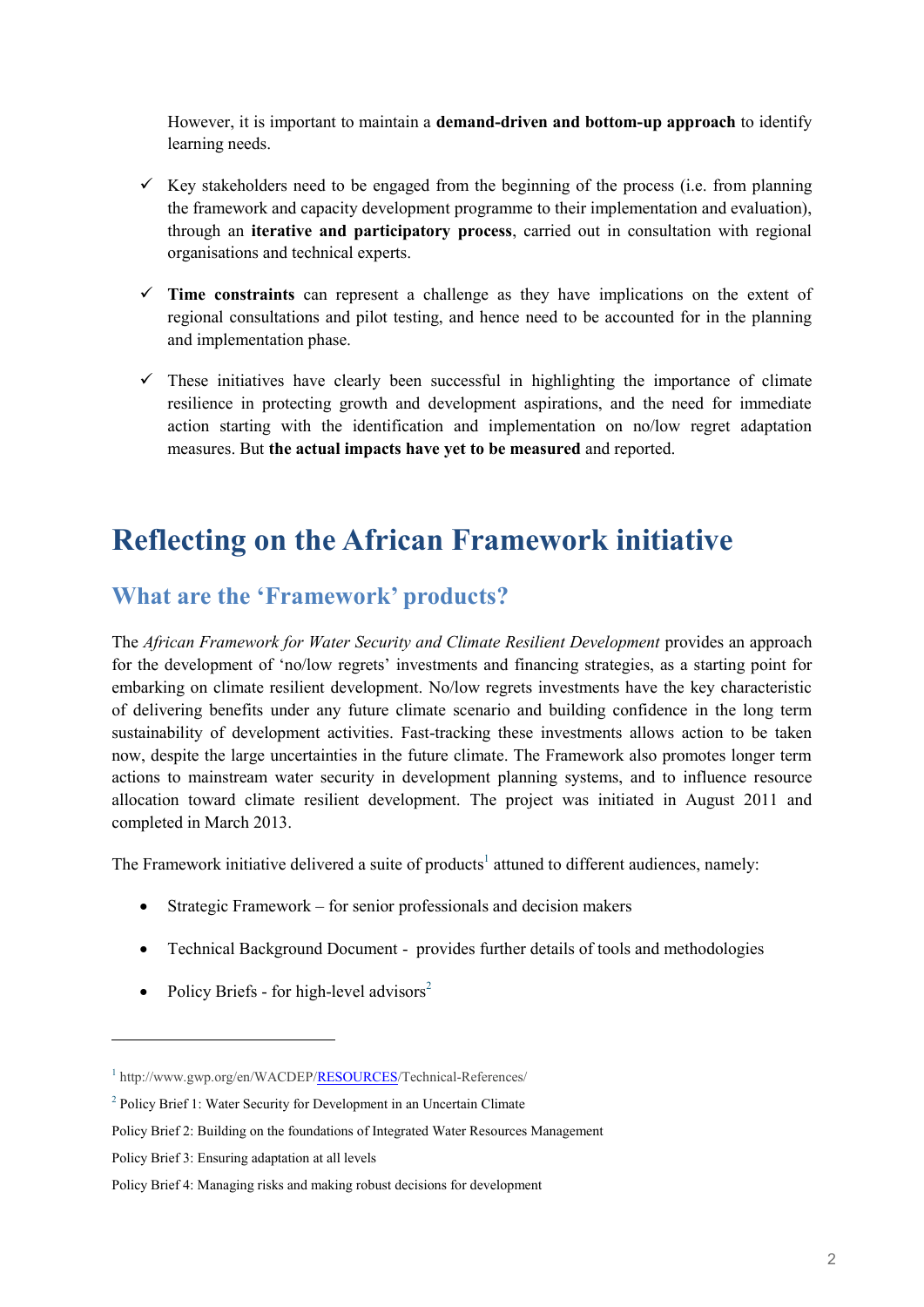The development of the Framework was identified as an early deliverable within the African Water Climate and Development Programme (WACDEP<sup>3</sup>), as a tool to support implementation of the programme, and as a foundation for an African Capacity Development Strategy to build capacity on the tools and methodologies proposed in the Framework.

### **Why a Framework?**

The Framework aimed to bring a new way of looking at problems and solutions in relation to enhancing water security and climate resilient development. The suite of knowledge products delivered by the project served as a narrative for policy makers on why action on climate resilience is required now, and how to strengthen and refine existing processes to build climate resilience into growth and development policies, strategies and plans. In addition, it provided additional guidance on the tools and approaches to achieve climate resilient development, and in particular the development of no/low regrets investments and financing strategies.

### **What it is not?**

The Framework is not intended to be prescriptive, nor to be a new process. As a pan-African Framework, the knowledge products needed to be applicable to an extremely diverse range of political, socio-economic, geographic and climatic settings and contexts. A 'one-size-fits' all solution was neither desirable nor appropriate. The Framework therefore focused toward incremental actions to strengthen existing processes, a questioning mode of thinking, and where possible case examples of good practice from Africa and elsewhere. Importantly, the terminology of 'guidelines' was avoided to ensure expectations or thoughts of a prescriptive, step-by-step approach were dispelled from the outset.

#### **Water, Climate and Development Programme (WACDEP)**

WACDEP was set up to integrate water security and climate resilience in development planning processes, build climate resilience, and support countries to adapt to new climate regime through increased investment in water security. WACDEP is promoting water as a key part of sustainable regional and national development, and contributing to climate change adaptation for economic growth and human security.

The Water, Climate and Development (WACDEP) programme has recently become global initiative for Global Water Partnership (GAP), with all 13 GWP Regions now engaged in this important initiative. An integral component of WACDEP programmes is the provision of frameworks and guidance to practitioners on the *what*, *why* and *how to* integrate water security and climate resilience in development planning processes, with a focus on the preparation of no/low regrets investment strategies.

WACDEP has been aimed at strengthening global-regional-national linkages and takes lessons

Policy Brief 5: Innovative approaches to water and climate financing

3 http://www.gwp.org/en/WACDEP/

1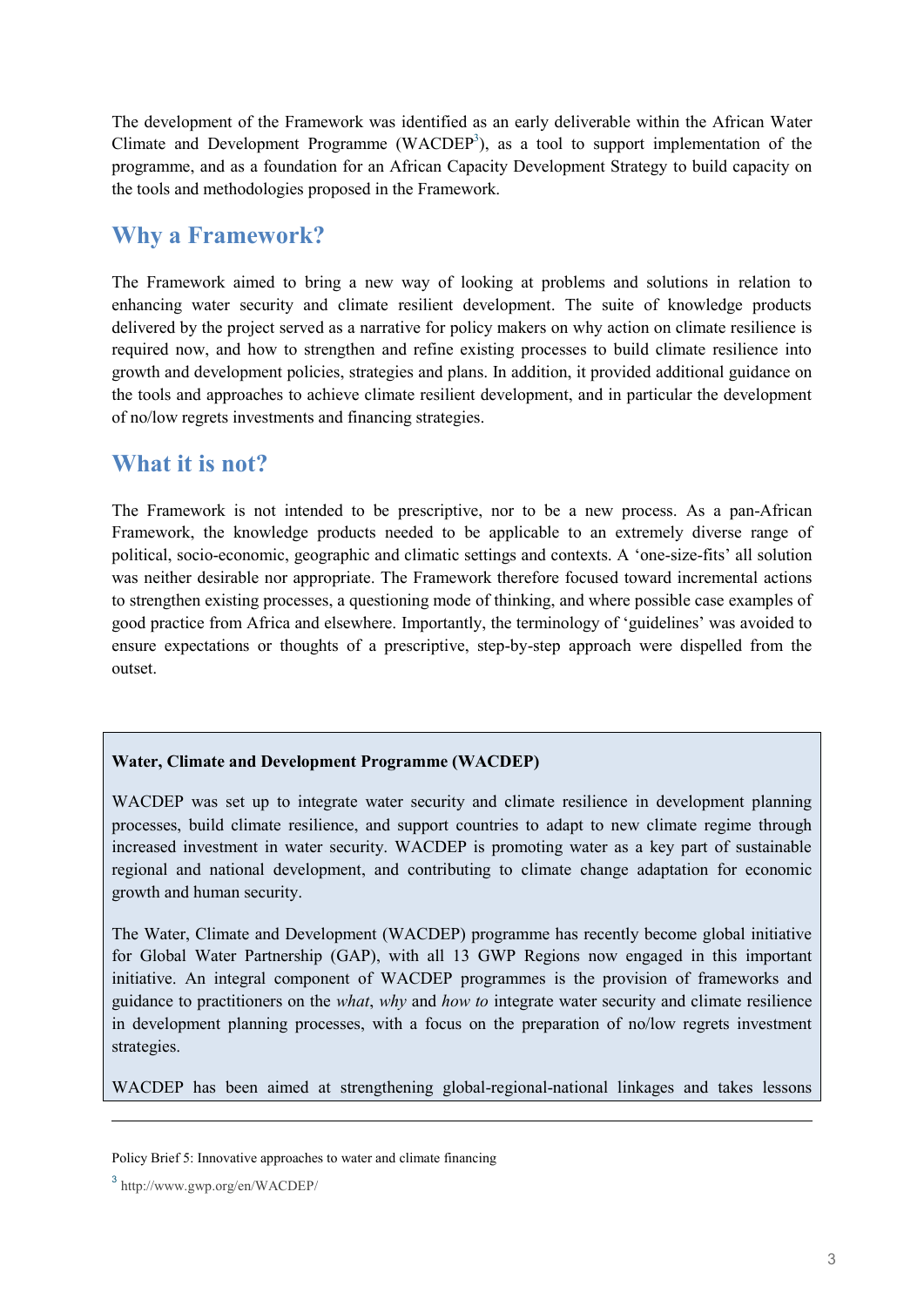learned at national level into regional and global discussions on climate change adaptation, thereby ensuring that future planning at national/regional level is informed by latest analyses available from around the world. One of WACDEP's key tools so far developed has been the Strategic Framework for Water Security and Climate Resilient Development.

### **What was the process for developing the Framework?**

It is perhaps unwise to see the Framework in isolation as it was always foreseen as one element of much larger process to support water security and climate resilient development in the region. For example, the Framework has been instrumental in supporting and underpinning the closely allied African Water, Climate and Development programme (WACDEP) and the AMCOW Capacity Development programme, which was also funded by CDKN.

From the outset, the African Union (AU), through the African Ministers' Council on Water (AMCOW), promoted the development of the Framework and subsequently endorsed it in 2012. The Framework was foreseen as an element to support AU/AMCOW efforts to promote mainstreaming of climate resilience, harmonisation of approaches, and reinforce African high-level commitments, for example supporting the implementation of commitments expressed by African heads of state and governments in the 2008 Sharm el-Sheikh Declaration on water and sanitation.

The development of the Framework was undertaken in the spirit of partnership and cooperation and underpinned at a number of levels, for example:

- At the highest levels partnerships included AU/AMCOW and GWP, as GWP were mandated by AU/AMCOW to formulate and implement the African Water, Climate and Development (WACDEP) programme.
- At the oversight level an independent Expert Panel oversaw the development and included representation from: independent thematic specialists (incl. senior GWP advisors); experts from the African sub-regions (southern, northern, eastern, western and central Africa); programme managers from CDKN; and representatives from AMCOW-TAC.
- At the project-level the Project Management Unit was drawn from both GWP and CDKN representatives
- At the implementation-level a strong ethos of collaborative, iterative working between GWP, CDKN and the Consultant to ensure the deliverables met African stakeholder needs, and
- At the consultation level this included not only AU/AMCOW-TAC but also the GWP Regional Water Partnerships, and their ability to engage neutral, multi-stakeholder platforms for consultation, as well as bringing together the water, climate and development communities

Consultation processes during the development of the Framework aimed to ensure consultative engagement with stakeholders from the 5 African sub-regions (North, East, West, Central and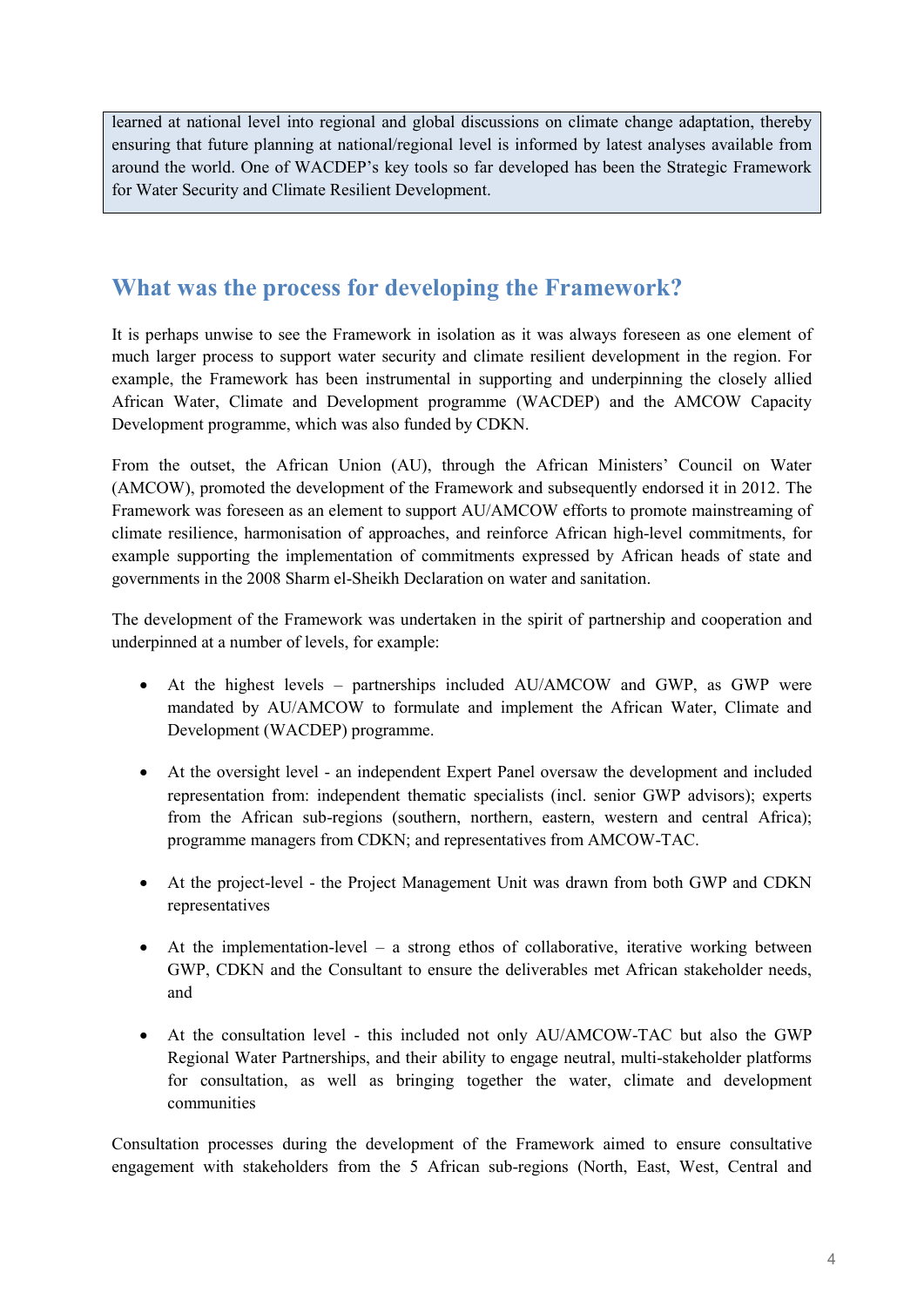Southern) including senior advisors, development planners, and technical experts. Three meetings were identified for the consultation process which would enable representatives from all 5-subregions to be consulted and to provide input and feedback on their needs and priorities with respect to the preparation the Framework documents.

Consultation with African sub-regional stakeholders (North, East, West, Central and Southern) was limited in some cases. In southern Africa, a dedicated consultation event was organised whereas in other sub-regions these were generally additional agenda items within already planned meetings. The latter enable costs to be kept low but resulted in insufficient time to provide a rigorous process and pre-selection of stakeholder participants.

The Expert Panel worked closely with the GWP Programme Managers, CDKN Project Officers and the Consultant to provide constructive comment, feedback and quality assurance of the Africa Framework products, and the composition of the Expert Panel helped to ensure a balanced perspective, which may have been lacking from internal experts alone. It is notable that following completion of the Framework products in 2012, the Expert Panel (with some changes/additions) has since been re-convened as a WACDEP Reference Group for the Africa programme. It continues to provide oversight and guidance on WACDEP implementation and has also played an active role in ensuring the quality of the associated AMCOW Capacity Development programme (also funded by CDKN).

It is fair to comment that no one party had an entirely clear vision of what the Framework should be, although there were many views on what it should not be. The products therefore developed throughout the project in response to needs, demands and expert opinion emerging during the development of the Framework. It is also fair to say that the partnership relationships grew and were strengthened by the process itself.

As a result of these partnerships, there has been a degree of continuity – from Framework to WACDEP to AMCOW Capacity Development programme – and this has helped to ensure the principles and practices outlined in the African Framework are carried forward in a coherent and consistent manner.

## **Factors contributing to success: what worked and what did not work?**

The Framework was developed on the back of a strong regional mandate and was well aligned with regional high-level commitments and work programmes. The Sharm el Sheikh Declaration on Water and Sanitation in 2008<sup>4</sup> commits countries to put in place adaptation measures to improve the resilience of countries to the increasing threat of climate change and variability to water resources, further emphasised a need for regional dialogues on climate change, for the development of investment plans, and for integrated approaches to the management and development of national and shared water resources. The Framework and its development has therefore been an action that has made a contribution to the above priorities.

1

<sup>&</sup>lt;sup>4</sup> [http://washafrica.wordpress.com/2008/12/01/amcow-meeting-on-carrying-forward-the-sharm-el-sheikh-declaration-and](http://washafrica.wordpress.com/2008/12/01/amcow-meeting-on-carrying-forward-the-sharm-el-sheikh-declaration-and-commitments-on-water-and-sanitation/)[commitments-on-water-and-sanitation/](http://washafrica.wordpress.com/2008/12/01/amcow-meeting-on-carrying-forward-the-sharm-el-sheikh-declaration-and-commitments-on-water-and-sanitation/)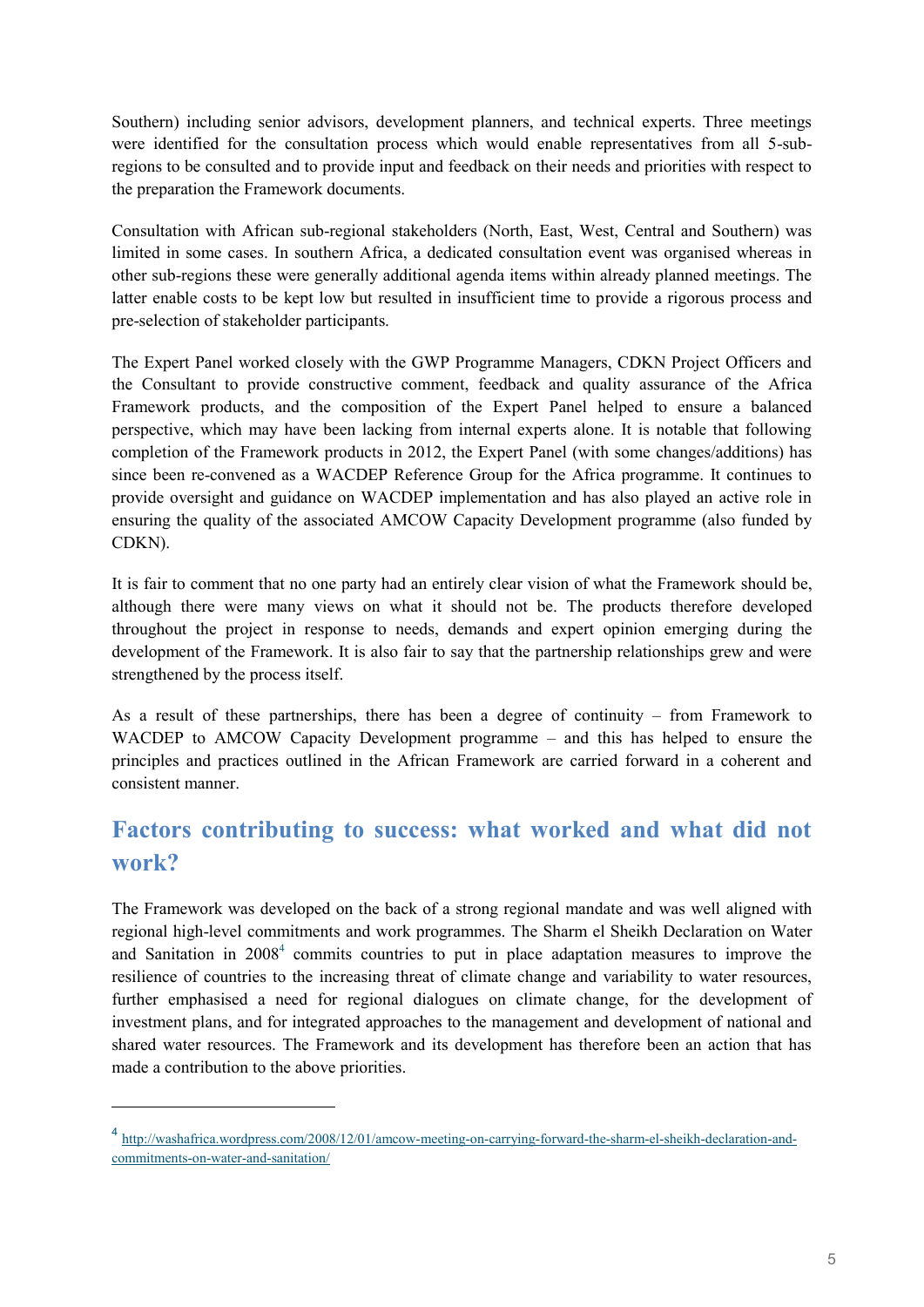The African WACDEP provided a firm basis and entry point for initial uptake of the Framework, thereby ensuring this was not a knowledge product that simply sat on peoples shelves or was filed away. As an early deliverable within WACDEP, the Framework serves to support WACDEP implementation in eight countries and five river basins/shared aquifer systems throughout Africa. This includes Cameroon, Ghana, Burkina Faso, Mozambique, Zimbabwe, Burundi, Rwanda and Tunisia; and five transboundary basins: Volta Basin, Lake Chad, Lake Victoria-Kagera, Limpopo Basin and the North Western Sahara Aquifer System. It is likely however that WACDEP will continue to attract interest from other countries as time progresses and more funding becomes available. This would subsequently expose more countries and stakeholders to the Framework concepts and approaches.

The Framework takes cognisance of transboundary water management, a very important aspect of both national and regional water security in Africa but it perhaps a true reflection of the Framework that it gives more emphasis to strengthening national (and sub-national) development planning processes as this is currently the sphere of greatest influence, and where the vast majority of development planning and finance is focused.

The continuity achieved in the transition from the Framework to the Capacity Development programme has helped to ensure the principles and practices outlined in the African Framework are carried forward in a coherent and consistent manner. The capacity development structure and outline has been centred on the phases, methods and approaches proposed in the Framework. A key factor of success will however be the essential step of firmly grounding the Framework principles existing institutional processes and the selection of methods and approaches which are appropriate for different contexts and settings. It has therefore been important that the demand-driven and bottom-up approach to identify learning needs is not over-ridden the generic content of the Framework itself.

It is interesting to note that since the launch of the Framework, the African WACDEP programme and the onset of the Capacity Development programme, other organisations and agencies have shown interest in benefitting or collaborating with the work. As an example, GWP and UNDP are now collaborating on joint capacity building activities under UNDP's Economics of Climate Change Adaptation programme<sup>5</sup> and is targeting WACDEP countries as well as others in Africa. Likewise, the Framework philosophy has led to GWP- UNFCCC collaboration on the development of a water supplement to the National Adaptation Plan (NAP) Technical Guidelines and UNICEF wish to develop a WASH-centric Framework to enhance climate resilience in their water, sanitation and hygiene (WASH) sector interests.

### **What are the emerging impacts?**

As an AMCOW resource, the Framework aims to serve as a pan-African knowledge product and to be generally applicable to all African regions and countries. The Framework therefore has the potential to serve as a common frame of reference and narrative for African policy makers and practitioners, which would have been absent without the Framework or could have led to mixed messaging and ad hoc approaches. Questions remain however as to the degree of influence the Framework has had todate on regional and national policy and strategy, and its uptake by practitioners.

The Framework has served as the centre-piece for a GWP coordinated pan-African capacity development programme (CDKN-funded), thereby providing a growing cadre of regional and national

-

<sup>5</sup> http://www.undp-alm.org/projects/ecca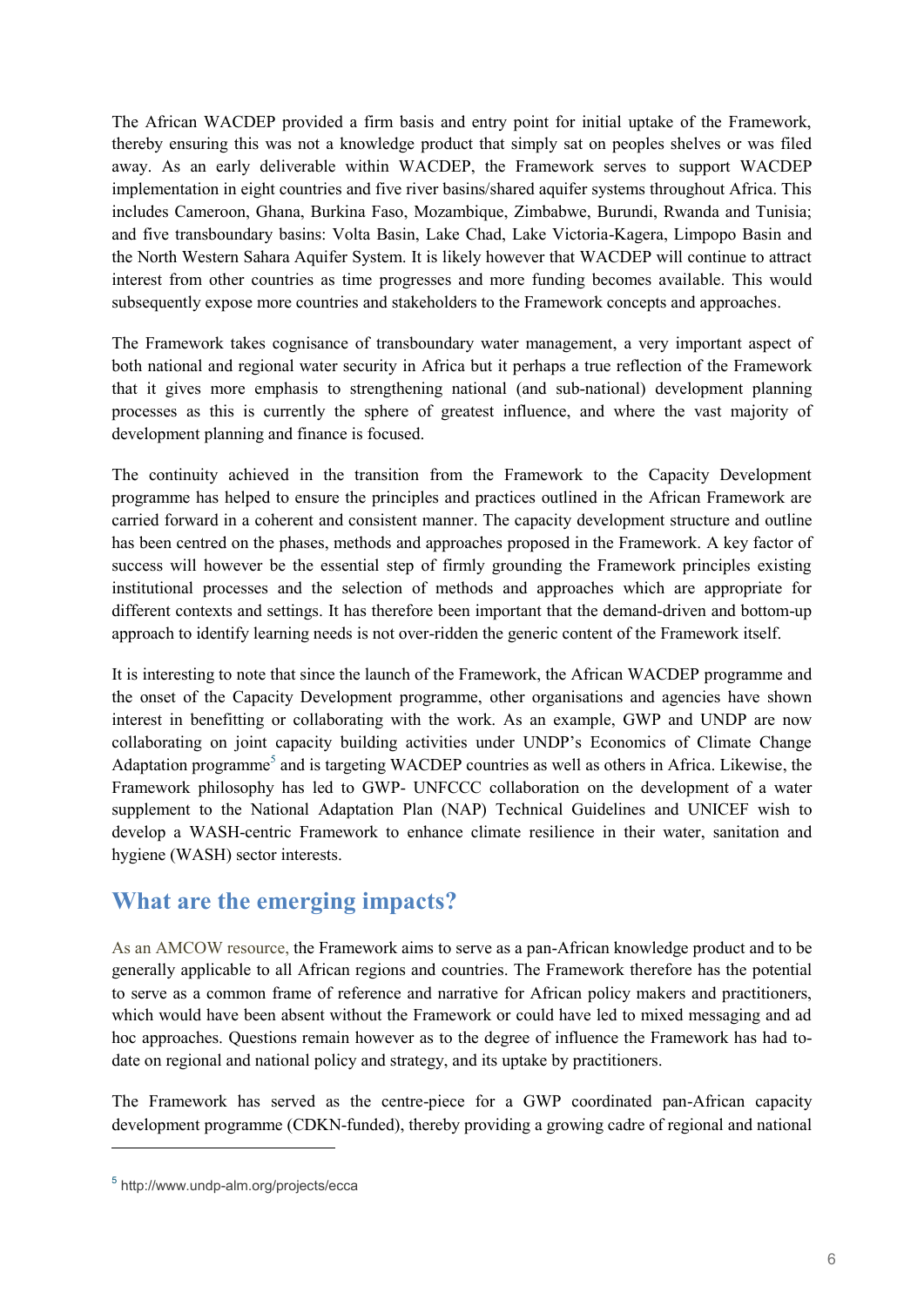professionals with new insights into ways to enhance climate resilient development. The on-going capacity development programme has targeted some 40-50 water sector institutions across the 8 participating WACDEP countries. The programme includes targeted training workshops and on-thejob mentoring support. Since the onset of the capacity development programme, the outreach of the programme has recently begun to extend beyond the initial 8 WACDEP countries. For example, collaboration and joint training by GWP and UNDP on the economics of climate change adaptation has subsequently extended exposure of the Framework to a further 16 African countries $6$ .

The Policy Briefs have been primarily used for raising awareness and to promote key messages among high-level decision makers (e.g. AMCOW-TAC members, ministerial advisors and the Lake Chad Basin Organisation). These activities highlight the importance of climate resilience in protecting growth and development aspirations, and the need for immediate action starting with the identification and implementation on no/low regret adaptation measures. But, similar to above, the actual impacts have yet to be reported.

As one piece in a much larger jigsaw, the Framework can only be a contributory factor to change. Perhaps one of the earliest indications of more concrete impacts will come via the monitoring and evaluation of the WACDEP programme itself. The African WACDEP runs up to end-2016 and its monitoring framework will report on (a) the integration of water security and climate resilience in development planning, (b) the development of partnerships and capacities to build resilience to climate change through better water management, and (c) the development of 'no regret' financing and investment strategies for water security and climate change adaptation. One of the key indicators is also 'Number of government institutions/other stakeholders with demonstrably enhanced capacity to integrate water security and climate change in the design and implementation of policies, plans & projects'.

### **Synthesis of key findings**

- $\checkmark$  A strong regional mandate and alignment with regional high-level commitments and work programmes are critical features that facilitated the uptake of the framework as a knowledge tool to guide the WACDEP implementation in eight countries and five river basins in Africa.
- $\checkmark$  The partnership approach adopted for the development of the framework ensured the products were 'fit for purpose'.
- $\checkmark$  The involvement of key stakeholders in the development of the framework (instead of just presenting them with the results) increased the ownership of the framework and its endorsement as an AMCOW publication, rather than a consultants' report.
- $\checkmark$  However, adequate time and resources need to be allocated to the consultation processes.
- $\checkmark$  The continuity achieved in the transition from the Framework to the Capacity Development programme helped ensure that the principles and practices outlined in the African Framework were carried forward in a coherent and consistent manner. Learning needs were identified through a demand-driven and bottom-up process.
- $\checkmark$  The establishment of an Expert Panel helped to ensure a balanced perspective, which may have been lacking from internal experts alone.

-

<sup>6</sup> http://www.undp-alm.org/projects/ecca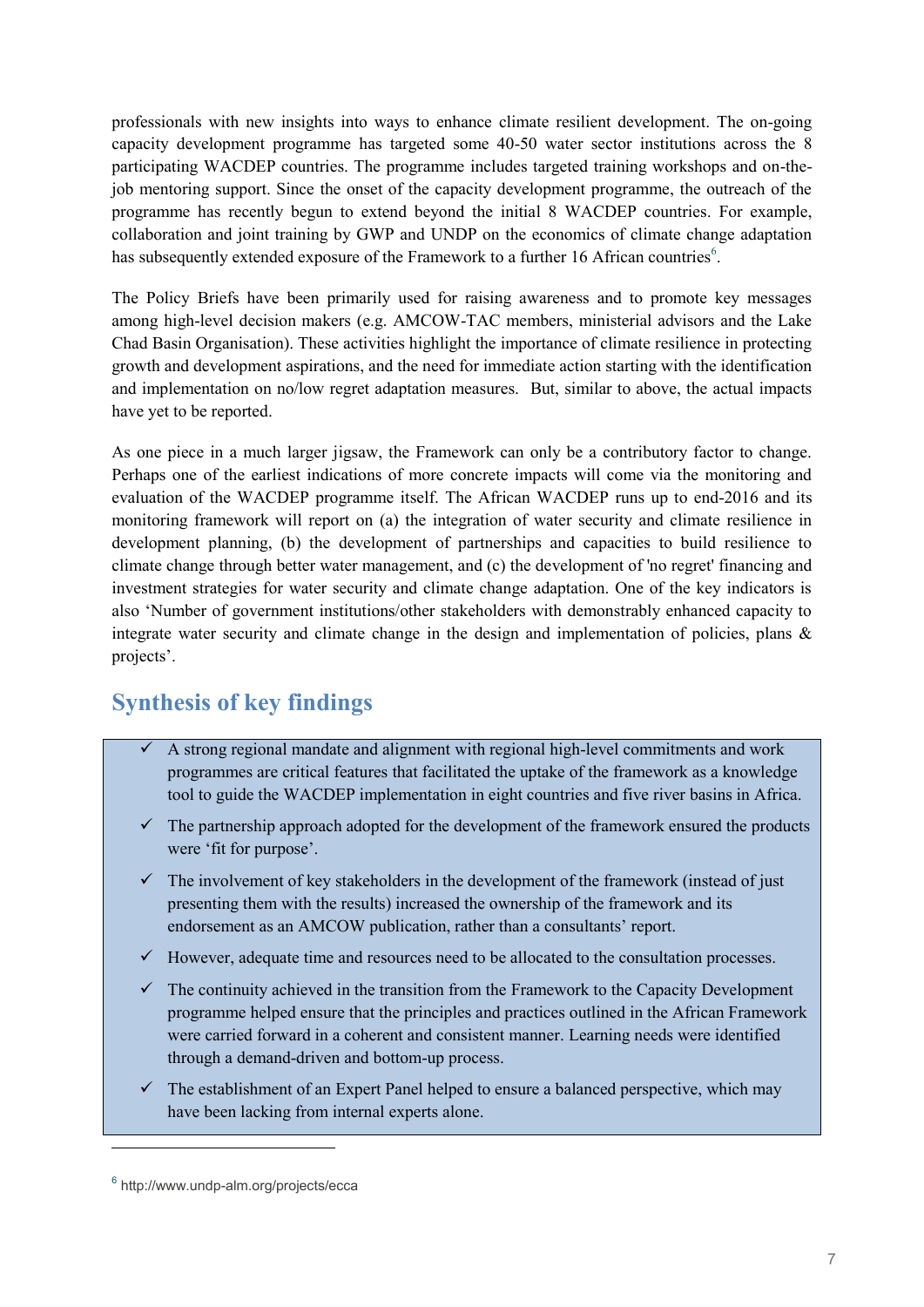$\checkmark$  The products developed throughout the project in response to needs, demands and expert opinion emerging during the process; also the partnership relationships grew and were strengthened by the process itself.

# **Reflecting on the Caribbean Framework initiative**

#### **What are the 'Framework' products?**

Scoping of the work at an early stage identified that the Caribbean Regional Framework for Achieving Development Resilient to Climate Change<sup>7</sup> and its associated Implementation Plan (developed by CARICOM) provided a strong regional frame of reference for action to support climate resilient development. This provided a strong foundation and entry point for the work and it was therefore essential that the CDKN-funded 'Framework' initiative and deliverables did not duplicate this, rather that they added-value further down the chain in helping to implement the CARICOM Regional Framework and Implementation Plan.

The Caribbean initiative took a twin track approach and produced deliverables as follows:

- *Tools which support the implementation of CCORAL*<sup>8</sup> *in the water sector*. Activities under CCORAL-Water aimed to enhance the utility of the CCORAL system for water related planning and decision making. The approach fed into a strengthening the CCORAL toolbox which will be updated over time by the CCCCC, thereby ensuring long term sustainability
- *Achieving Development Resilient to Climate Change: A Sourcebook for the Caribbean Water Sector* which was developed to support implementation of the Regional Framework for Achieving Development Resilient to Climate Change and Implementation Plan. It provides tools, methods and approaches to help planners and decision makers identify and implement actions which enhance water security and climate resilience in the region

#### **What are these products?**

1

Together, the two products provided a focus on climate and water sector challenges in the region and support the embedding of climate resilience principles and practice in to development planning processes. The products are intended to raise awareness, support questioning modes of development planning, and to support practitioners in the implementation of good practice.

The Caribbean experience had its original focus on general risk management, and the above activities (Sourcebook and CCORAL-Water) were aimed at narrowing down of the focus to the water sector.

<sup>&</sup>lt;sup>7</sup> Caribbean Community Secretariat, 2003, Adapting to Climate Change in the Caribbean (ACCC) Project. Caribbean risk management guidelines for climate change adaptation decision making. 2003. 86p. ISBN 976-600-159-6 (pbk)

<sup>8</sup> Accessible online at http://ccoral.caribbeanclimate.bz/about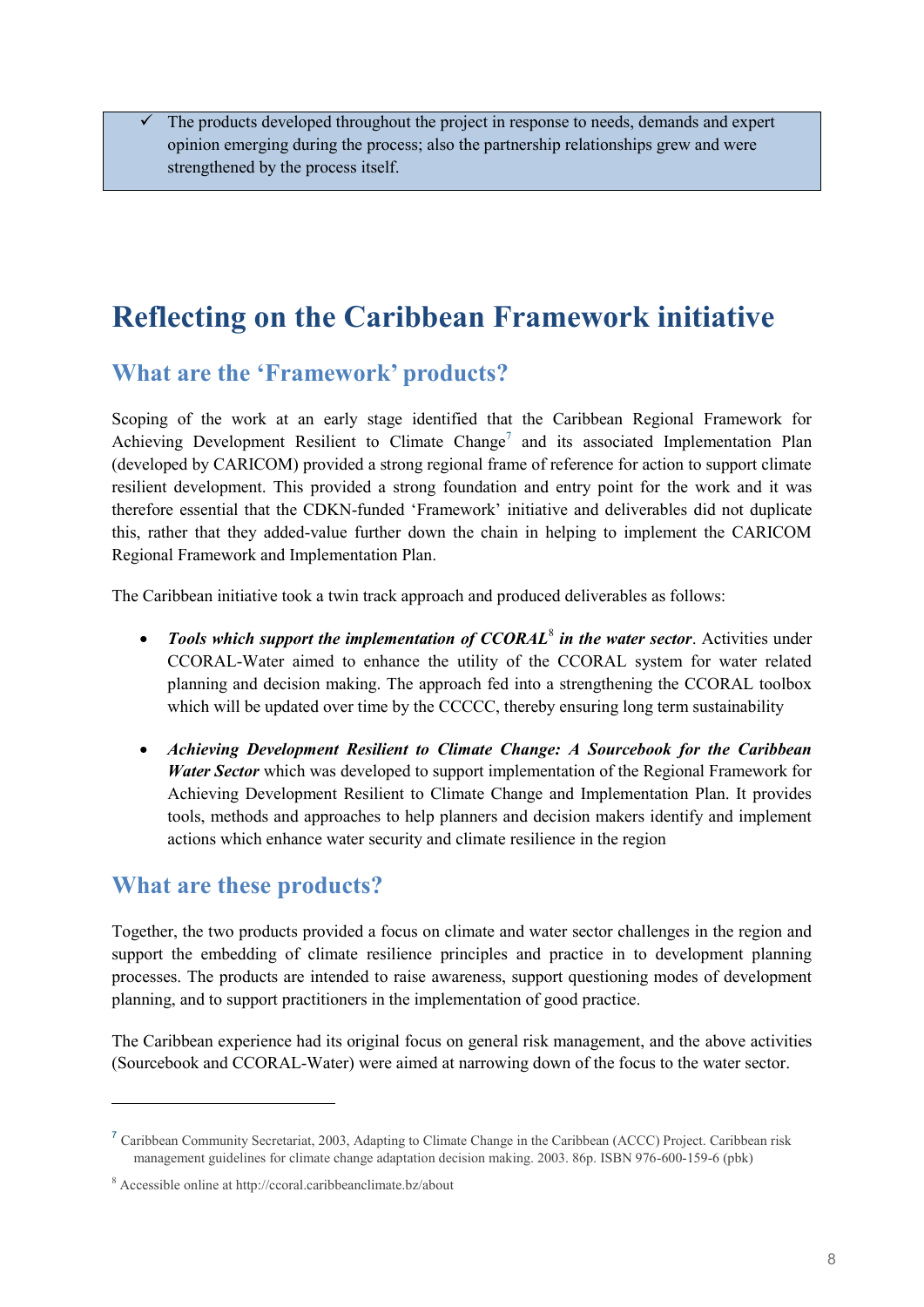#### **What are they not?**

The products are intended to be non-prescriptive. They promote a questioning mode of project and programme development by giving support to climate risk screening (e.g. CCORAL) and tools and methods for identifying no/low regrets investments and financing strategies. They are not intended to supportive of, but rather replicate or replace the existing regional work on risk management.

### **What was the process for developing the products?**

CARICOM's a declaration on climate change (the Liliendaal declaration) which provided the impetus for the development of the Regional Framework for Achieving Development Resilient to Climate Change<sup>9</sup> included a number of strategic elements including: to mainstream climate change adaptation strategies into the sustainable development agendas of CARICOM States; to promote the implementation of specific adaptation measures to address key vulnerabilities in the region; and to encourage actions to reduce vulnerability of natural and human systems in CARICOM countries to the impacts of a changing climate. The associated Implementation Plan also includes mandated actions assigned to regional and national organisations, including CCCCC and GWP-C. These principles and mandated actions subsequently underpinned the development of the Sourcebook and CCORAL-Water deliverables, which have a specific focus on water sector decision makers and practitioners.

The identification and development of the deliverables was an iterative process, carried out in close consultation between GWP-C and the CCCCC. The deliverables should not be seen in isolation but rather as contributions to these organisations' on-going (and future) work programmes focussing on climate resilience (e.g. CCCCC) and it's specific relation to water security (e.g. GWP-C). In particular, the Sourcebook was identified as an activity/output in the GWP Caribbean WACDEP whereas the CCORAL-Water initiative was strengthening and enhancing the CCCCC's CCORAL work programme, which is viewed as living/evolving tool.

#### **CCORAL-Water**

1

CCORAL provides a comprehensive framework for the consideration of climate and non-climate risks together, effectively mainstreaming risk management into decision making. The guidance provided within CCORAL is non sector specific and does not therefore specifically address water resources management issue, although the CCCCC work programme had anticipated that CCORAL roll out would proceed down into sectors and more technical applications. CCORAL is viewed as a live platform which will be amended and built upon as roll out and feedback is gained. On this basis the CCCCC has expressed demand for tools which support the implementation of CCORAL in the water sector in order to spearhead its wider application by water-related sectors, and hence the strengthening of this tool under the CCORAL-WATER activities.

#### **A Sourcebook for the Caribbean Water Sector**

The mission of GWP-C is to support Caribbean countries in the sustainable development and management of their water resources and to fully promote and apply an Integrated Water Resources

<sup>&</sup>lt;sup>9</sup> Caribbean Community Climate Change Centre (CCCCC), 2009, Regional Framework for Achieving Development Resilient to Climate Change (2009-2015)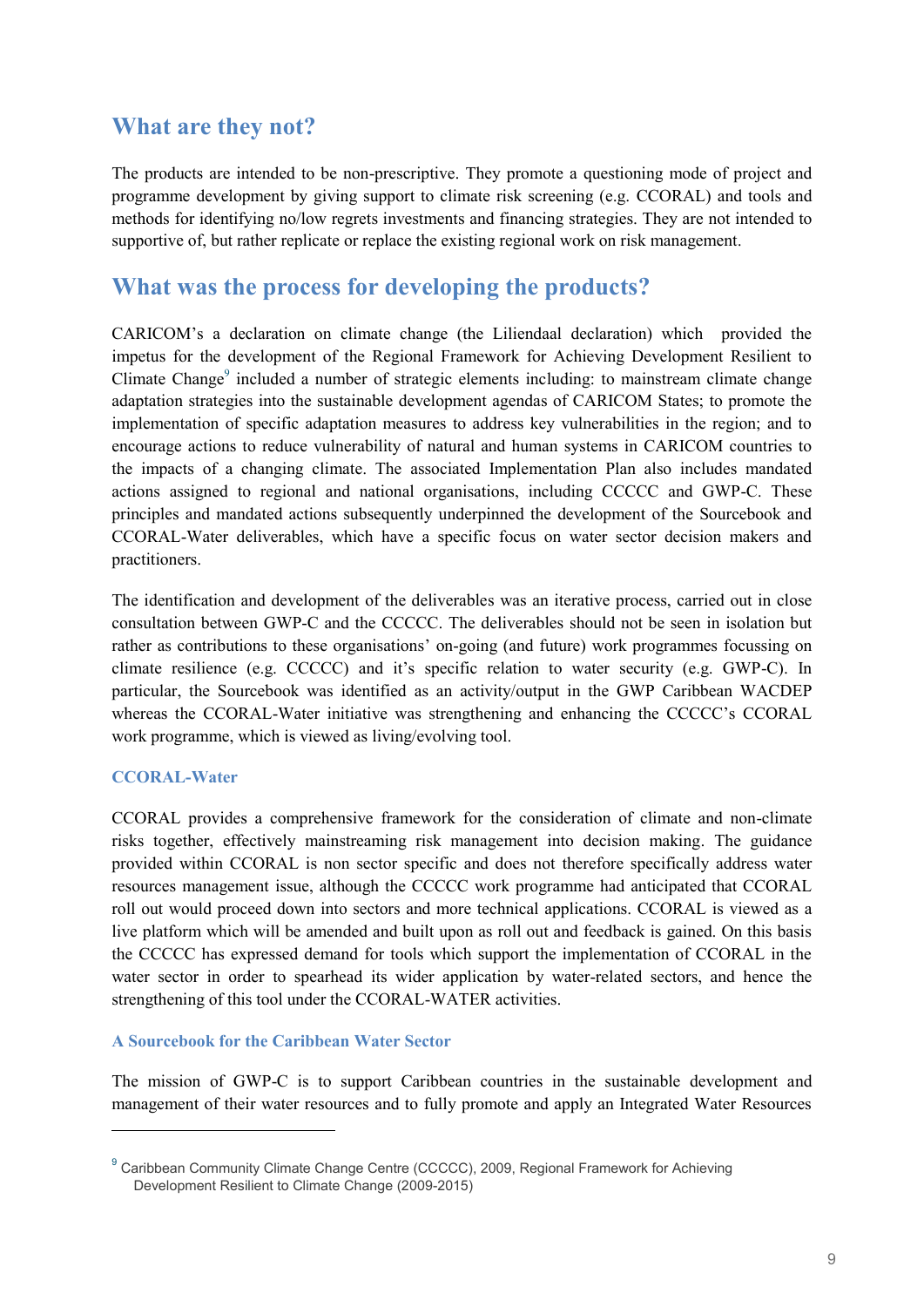Management (IWRM) approach at the community, national and regional levels. Although not a CARICOM institution it remains a very well respected presence within the region and has a strong convening role across a wide range of water related stakeholders.

In October 2012, during a High Level Ministerial Session held in the Bahamas, nine water Ministers including two Deputy Prime Ministers from the Caribbean region recommended that GWP-Caribbean and its partners develop a water, climate and development programme (Caribbean WACDEP) to support implementation of water related actions within the Caribbean Community (CARICOM) Implementation Plan for the Regional Framework for Achieving Development Resilient to Climate Change. The development of the Sourcebook, and strengthening of the CCORAL tool responded to this mandate.

The development of the Sourcebook and CCORAL-Water was undertaken in close partnership and cooperation between CCCCC, GWP-C and regional stakeholders, and was underpinned by political endorsement, Examples include:

- At the highest levels included mandates from the HLS and CARICOM support implementation of water related actions within the (CARICOM) Regional Framework for Achieving Development Resilient to Climate Change and its associated Implementation Plan
- At the oversight level the Caribbean WACDEP has convened a Technical Advisory Committee to provide oversight to the WACDEP activities, including these Framework initiatives, and to oversee technical quality of the main deliverables.
- At the project-level the Project Management Unit was drawn from both GWP-C, CCCCC and CDKN representatives, with the latter ensuring that the work built benefitted from and built on previous initiatives
- At the consultation level a key success factor was the convening power which GWP-C brings to be able to draw together a multi-stakeholder forums of regional experts to underpin needs analysis, consultation and review processes

## **Factors contributing to success: what worked and what did not work?**

Demand for technical assistance in climate resilience was well-articulated at a regional level through the CCCCC/Caribbean Community (CARICOM) Implementation Plan. This sets out a wide range of activities for enhancing climate resilience in the region and provides a common basis and high level demand for these activities. Mandates from the HLS further strengthened the case for action.

The Caribbean Framework initiative aimed to address actions clearly set out in the Implementation Plan to establish a risk-based decision making ethic in the region and the principle of using risk management processes and tools to aid decision-making. Following up on this action the CCCCC implemented a project to update the CARICOM Risk Management Guidelines, with support from CDKN, through the development of the Caribbean Climate Online Risk and Adaptation TooL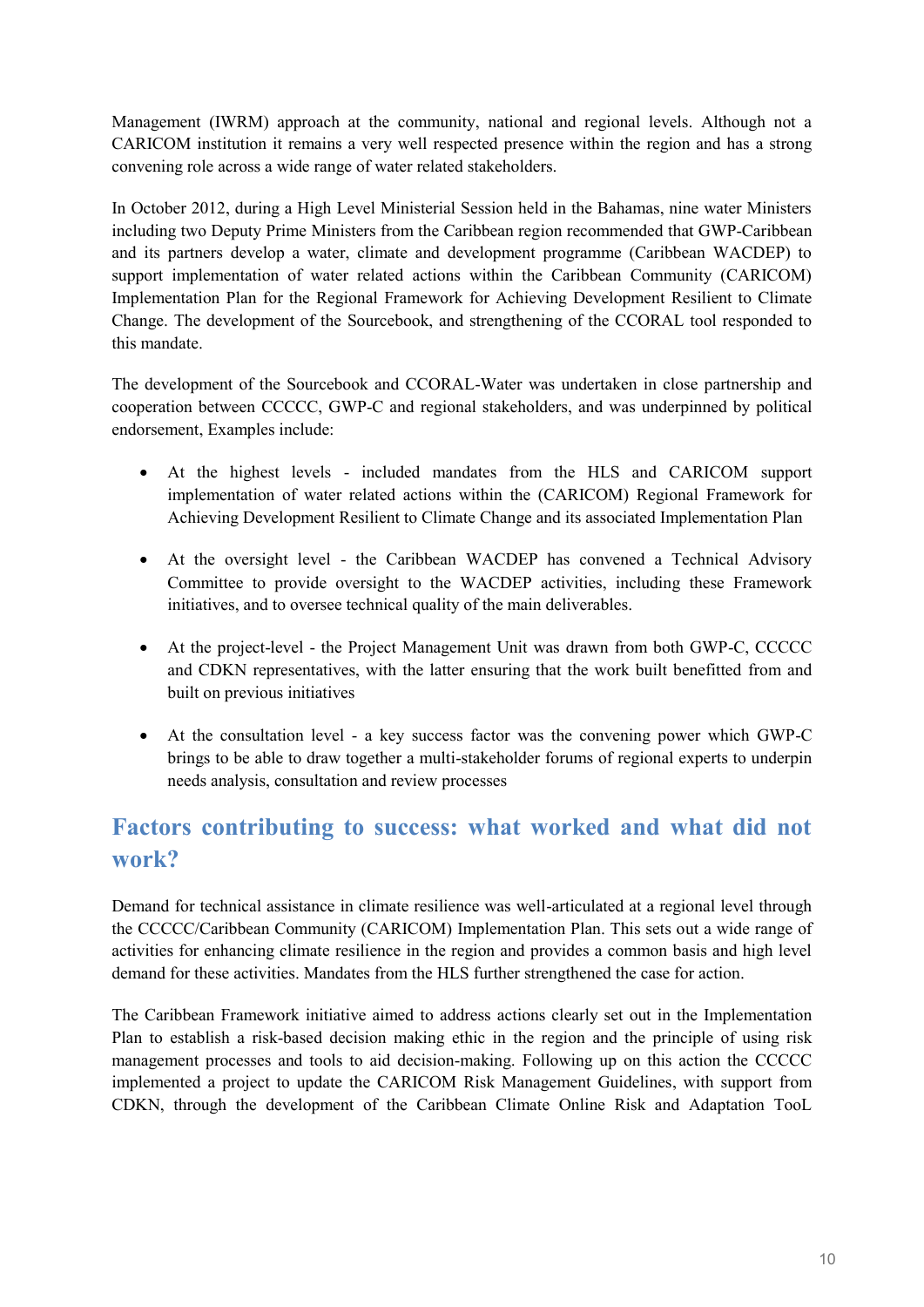$(CCORAL)^{10}$ . The 2003 Guidelines were developed to provide a framework for decision making under uncertainty and to respond to climate variability and change. However, the uptake of these Guidelines has not been fully mainstreamed and the knowledge base on climate change adaptation and decision making has moved on in the period since the original Guidelines were produced.

The timeframe for implementation of the Sourcebook and CCORAL-Water activities was extremely tight and this had implications on the extent of regional consultations and pilot testing. A broad consultation was organised through one-to-one telecoms with intended national and regional users/beneficiaries. Other consultations were facilitated by either GWP-C or the CCCCC, and close working and feedback from their respective partners and stakeholders was necessary throughout to identify needs.

The original programme of activities included a piloting phase. Time constraints did not allow for this to take place, but it would be hoped that this can now be achieved through the on-going GWP-C WACDEP activities.

The products are seen as regional products, but are equally applicable at a national level. It is planned that the products will be used to support implementation of the Caribbean WACDEP from 2014 onwards. The Caribbean WACDEP will be implemented at the regional and national level with four countries initially targeted as pilot/focus countries for the implementation, namely Guyana, Jamaica, St. Lucia and Grenada.

The Caribbean WACDEP Capacity Development Work Package aims to increase the awareness and understanding of relevant tools, including CCORAL-Water, and this Work Package will also support the development or execution of tailored capacity development activities which will draw inspiration from the Sourcebook.

### **What are the emerging impacts?**

The knowledge products developed under the project are to be championed by GWP-C and CCCCC, and provide a solid basis for capacity development within these organisations' work programmes. The Caribbean WACDEP contains a capacity development work package which masks use of the Sourcebook as a knowledge product for capacity building. Furthermore, the integration of the Water Security Framework as an end-to-end tool in CCORAL and the water tools into the CCORAL Toolbox will provide the basis for capacity development through CCORAL training and application within the region as its use grows and develops.

Opportunities also exist to expand and build on the capacity development activities recommended under the CCCCC's CCORAL work programme. This includes piloting and capacity development activities to facilitate wider uptake and mainstreaming of CCORAL within existing planning and decision making processes. Supported by CDKN, the piloting and capacity development is primarily targeted at central planners and decision makers. A specific focus on water sector planners and decision makers within this piloting and capacity development would enable them to benefit more fully from the Sourcebook and CCORAL-Water deliverables that are now available.

-

<sup>10</sup> Accessible online at http://ccoral.caribbeanclimate.bz/about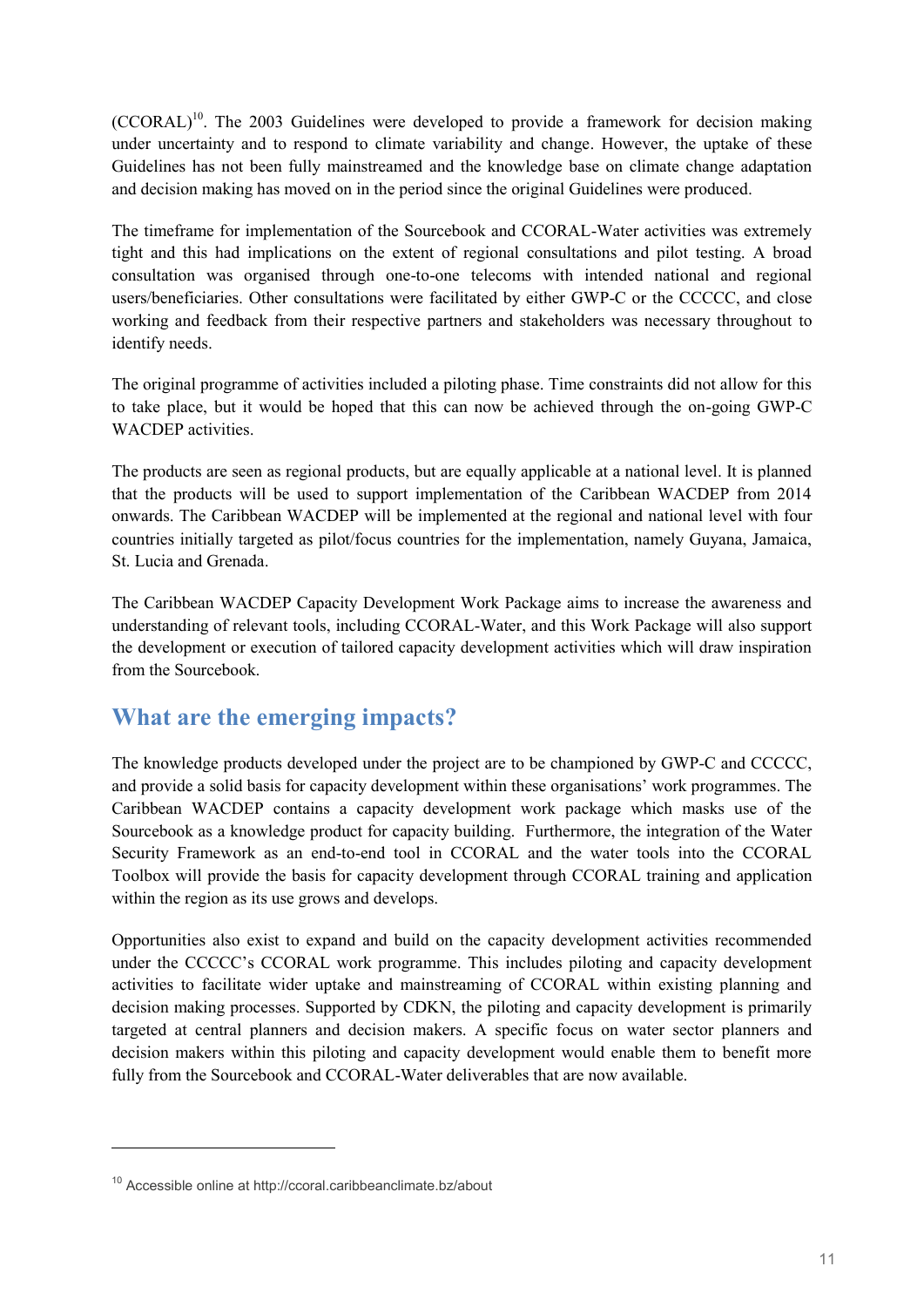The Framework initiative has already served to strengthen and consolidate links between climate and water communities at the regional level, bringing together GWP-C and the CCCCC in a mutually beneficial collaboration. This is providing a foundation on which future coordinated action can be based (e.g. on capacity development support) that is underpinned by regionally agreed methods and approaches. In turn, this regional consensus will provide a foundation for key messaging and approaches at national and sub-national levels.

## **Synthesis of key findings**

- $\checkmark$  The Caribbean Framework Initiative built on established regional initiatives, rather than duplicating existing ones: this was possible thanks to the iterative process for the identification and development of the deliverables, carried out in consultation between regional organisations.
- $\checkmark$  A partnership approach between CCCCC, GWP-C (already with established reputation in the region) and regional stakeholders), underpinned by political endorsement, was adopted for the development of the Framework to ensure the products were fit for purpose and 'owned' by regional organisations.
- $\checkmark$  The Framework initiative has already served to strengthen and consolidate links between climate and water communities at the regional level, bringing together GWP-C and the CCCCC in a mutually beneficial collaboration. This is providing a foundation on which future coordinated action can be based (e.g. on capacity development support) that is underpinned by regionally agreed methods and approaches.
- $\checkmark$  The regional Framework will provide a foundation for key messaging and approaches at national and sub-national levels: it will be important to closely monitor the implementation of the Caribbean WACDEP to understand the extent to which the framework products are useful at the national and subnational levels as well.
- $\checkmark$  The Sourcebook is able to support implementation of the emerging Caribbean WACDEP programme, especially by inspiring tailored capacity development activities within the framework of the WACDEP Capacity Development Work Package.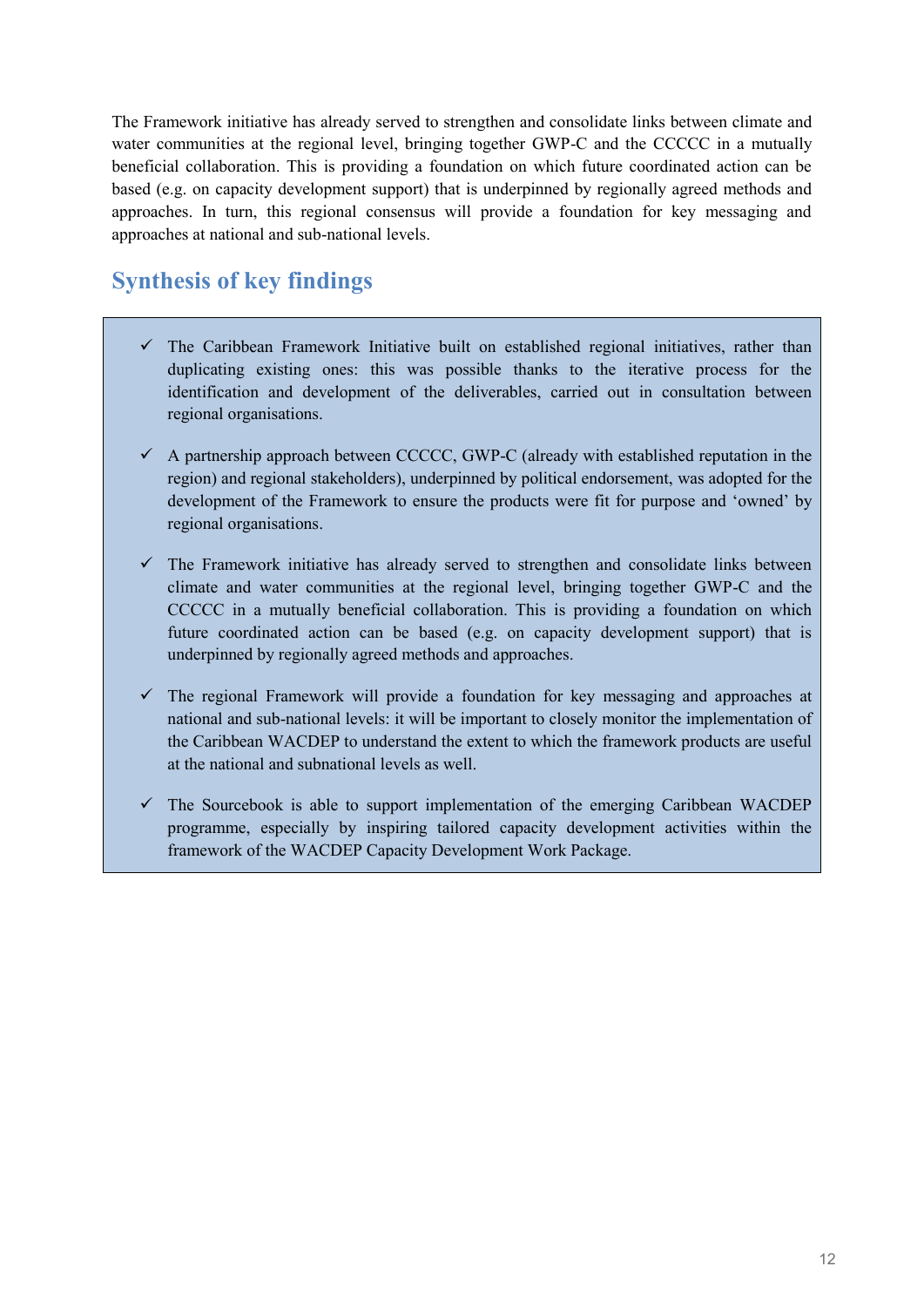## **Comparative analysis**

The reflections presented in this Background Paper primarily focus on the factors that contributed to the success of the African and Caribbean initiatives, based on early evidence derived from the implementation of the two initiatives in the regions and countries. These will be re-discussed, challenged and confirmed during a learning workshop organised with relevant stakeholders in the two regions, during which we hope also that the challenges and limitations will emerge. Thus, it is expected that the table below will be revised to include a column on **Critical Limiting Factors** as identified by stakeholders.

| <b>Factors likely to contribute to success</b>                                                                                                                                                                                                                                   | Attributes likely to contribute to success:<br>evidence from the African initiative                                                                                                                                                                                         | Attributes likely to contribute to success:<br>evidence from the Caribbean initiative                                                                                                                                                                                                                                                                             |
|----------------------------------------------------------------------------------------------------------------------------------------------------------------------------------------------------------------------------------------------------------------------------------|-----------------------------------------------------------------------------------------------------------------------------------------------------------------------------------------------------------------------------------------------------------------------------|-------------------------------------------------------------------------------------------------------------------------------------------------------------------------------------------------------------------------------------------------------------------------------------------------------------------------------------------------------------------|
| <b>Regional setting and context</b>                                                                                                                                                                                                                                              |                                                                                                                                                                                                                                                                             |                                                                                                                                                                                                                                                                                                                                                                   |
| Builds on strong regional leadership in water<br>security and climate resilient development<br>Supports implementation of regional commitments<br>and declarations<br>Supportive and complementary to existing (or<br>planned) high-level regional work plans and<br>initiatives | AU/AMCOW actively engaged in promoting water<br>security and climate resilient development<br>Responds to water and climate change commitments<br>in the Sharm-el-Sheikh declaration<br>Supportive of actions identified in the AMCOW<br>Triennial work programme (2010-13) | CARICOM/CCCCC provide strong regional<br>leadership and coordination on climate resilience<br>issues.<br>Responds to declarations by the High Level<br>Sessions (HLS) of Water Ministers, and the<br>Liliendaal declaration<br>Responds to actions identified in the Regional<br>Framework for Development Resilient to Climate<br>Change and Implementation Plan |
| <b>Mandate and ownership</b>                                                                                                                                                                                                                                                     |                                                                                                                                                                                                                                                                             |                                                                                                                                                                                                                                                                                                                                                                   |
| Underpinned by a clear mandate from high-level<br>regional bodies for the development of the<br>knowledge products                                                                                                                                                               | AU/AMCOW mandated development of the<br>Framework, and actively engaged in the process<br>of its development                                                                                                                                                                | Responds to CCCCC's focus on strengthening<br>climate risk management and the GWP WACDEP<br>programme (endorsed by Caribbean Water<br>Ministers at the HLS                                                                                                                                                                                                        |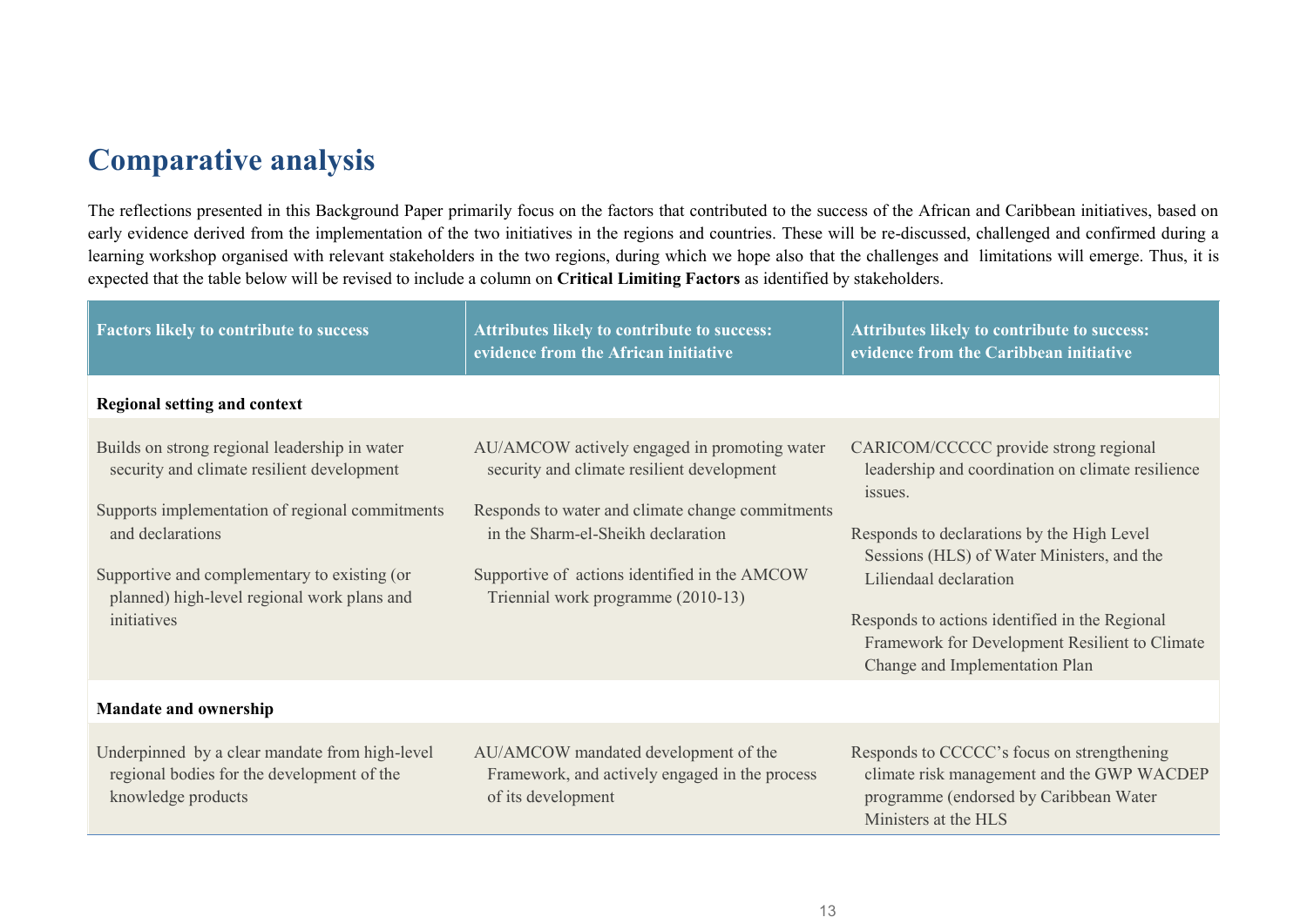| <b>Factors likely to contribute to success</b>                                                      | Attributes likely to contribute to success:<br>evidence from the African initiative                                                                                                                                                           | Attributes likely to contribute to success:<br>evidence from the Caribbean initiative                                                                                                                                                                                                                                |
|-----------------------------------------------------------------------------------------------------|-----------------------------------------------------------------------------------------------------------------------------------------------------------------------------------------------------------------------------------------------|----------------------------------------------------------------------------------------------------------------------------------------------------------------------------------------------------------------------------------------------------------------------------------------------------------------------|
| High-level endorsement of the knowledge products<br>by regional bodies                              | Endorsement by AU/AMCOW has been important<br>in establishing traction among other stakeholders                                                                                                                                               | Endorsement by the CCCCC, and active<br>engagement in the development of the products                                                                                                                                                                                                                                |
| Clear agreement on the key messages, principles<br>and practices outlined in the knowledge products | Firm commitment to the principle of no/low regret<br>options as a start point for immediate action                                                                                                                                            | Supportive of the risk-based approach promoted at a<br>high-level by CARICOM and CCCCC                                                                                                                                                                                                                               |
| Promotes collaboration between climate change and<br>water sector constituencies                    | GWP mandated by AMCOW as their implementing<br>partner for water and climate (e.g. for WACDEP)                                                                                                                                                | Establishes closer working relationships between<br>CCCCC, other CARICOM centres, GWP-C<br>partners and others                                                                                                                                                                                                       |
| Fit for purpose / meeting user needs                                                                |                                                                                                                                                                                                                                               |                                                                                                                                                                                                                                                                                                                      |
| A range of knowledge products that respond to<br>different user groups and user needs               | Knowledge products include:<br>• Strategic Framework (SF) – for high-level<br>advisors and senior decision-makers;<br>• Technical Background Document (TBD) for<br>water practitioners; and<br>• Policy Briefs (PBs) for Ministerial advisors | Knowledge products include:<br>• Enhancements to the CCORAL On-line risk<br>management framework to strengthen water<br>content<br>• A Sourcebook representing an end-to-end water<br>security decision making framework targeting<br>water resource planners and managers<br>• Information for Ministerial advisors |
| Strengthen regional efforts and initiatives, rather<br>than duplicates                              | Unique products that also draw together and<br>signpost other regional work, thereby avoiding<br>duplication                                                                                                                                  | Strengthens and extends existing regional risk<br>management frameworks and support tools                                                                                                                                                                                                                            |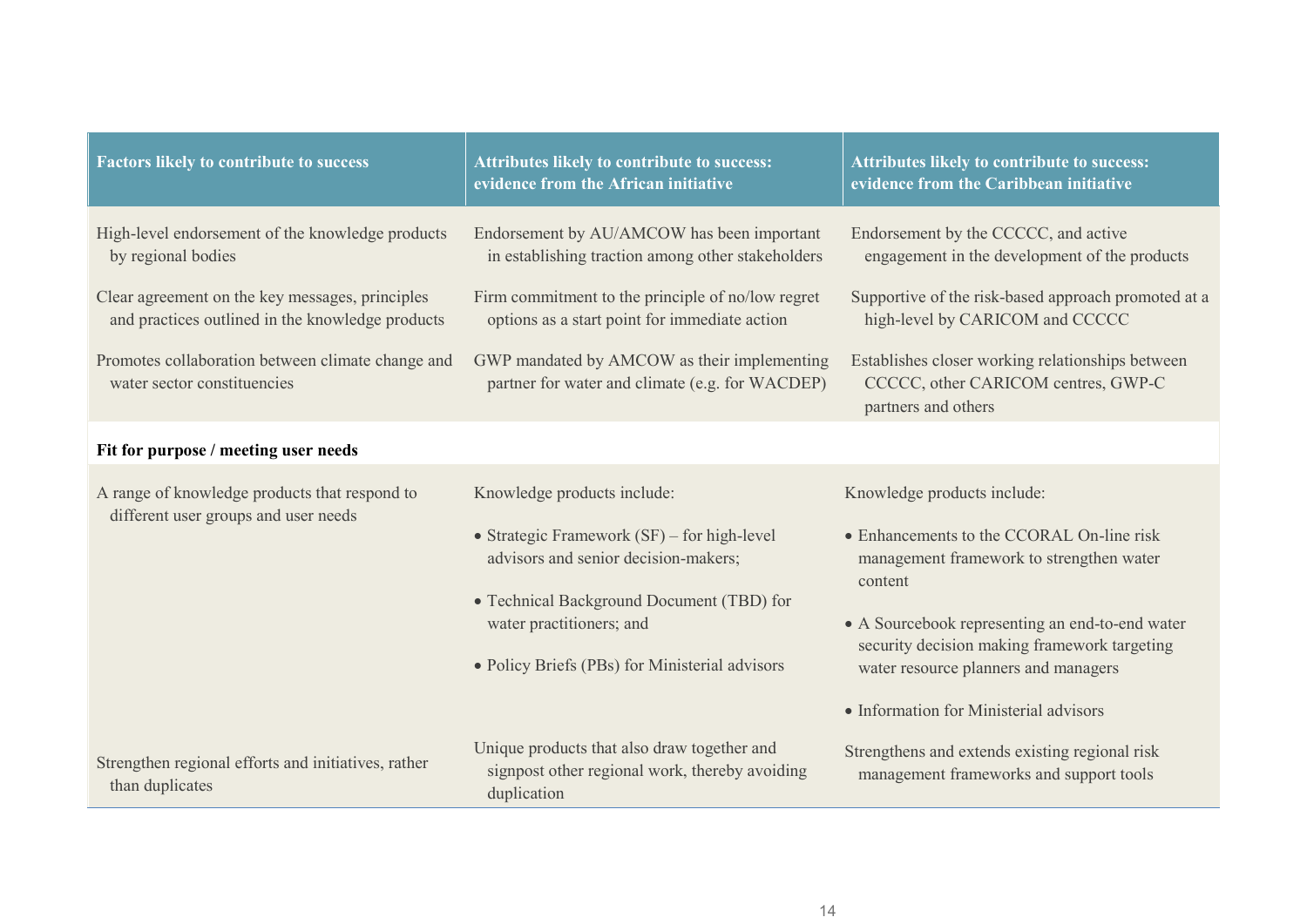| <b>Factors likely to contribute to success</b>                                                              | <b>Attributes likely to contribute to success:</b><br>evidence from the African initiative       | <b>Attributes likely to contribute to success:</b><br>evidence from the Caribbean initiative    |
|-------------------------------------------------------------------------------------------------------------|--------------------------------------------------------------------------------------------------|-------------------------------------------------------------------------------------------------|
| Oversight and quality assurance                                                                             |                                                                                                  |                                                                                                 |
| Independent and robust processes for overseeing the<br>development and quality of the knowledge<br>products | Process included:                                                                                | Process included:                                                                               |
|                                                                                                             | · High-level consultations with AMCOW-TAC,<br>and GWP                                            | • High-level oversight and consultation by CCCCC<br>and GWP-C Steering Committee                |
|                                                                                                             | • Regional consultations with key stakeholders                                                   | • Regional consultations with key stakeholders                                                  |
|                                                                                                             | • Oversight by Expert Panel of independent<br>international and regional experts                 | • Oversight by Caribbean WACDEP Technical<br><b>Advisory Group</b>                              |
| Entry points for early application and use                                                                  |                                                                                                  |                                                                                                 |
| A well-established and well-resourced WACDEP<br>programme                                                   | A well-established, well-resourced (and growing)<br>WACDEP programme $(2011-16 / > $10$ million) | An emerging WACDEP programme (2012-15/<br>\$700k), but fund-raising for additional resources    |
| Scope for initial implementation of the knowledge<br>products under the WACDEP programme                    | Framework knowledge products clearly identified<br>in the Africa WACDEP work programme           | Sourcebook knowledge products identified and<br>anticipated in the Caribbean WACDEP programme   |
| Early application involves a well-defined group of<br>countries and stakeholders                            | Used initially in the African WACDEP by 8<br>countries and 5 river basins/shared-aquifer         | Early application anticipated in 4 countries to support<br>to WACDEP implementation             |
| Application outside of the WACDEP programme                                                                 | Ultimately, the Framework is a pan-African<br>knowledge product applicable to all countries      | Ultimately, the deliverables are pan-Caribbean<br>knowledge product applicable to all countries |
| .                                                                                                           |                                                                                                  |                                                                                                 |

#### **Capacity development**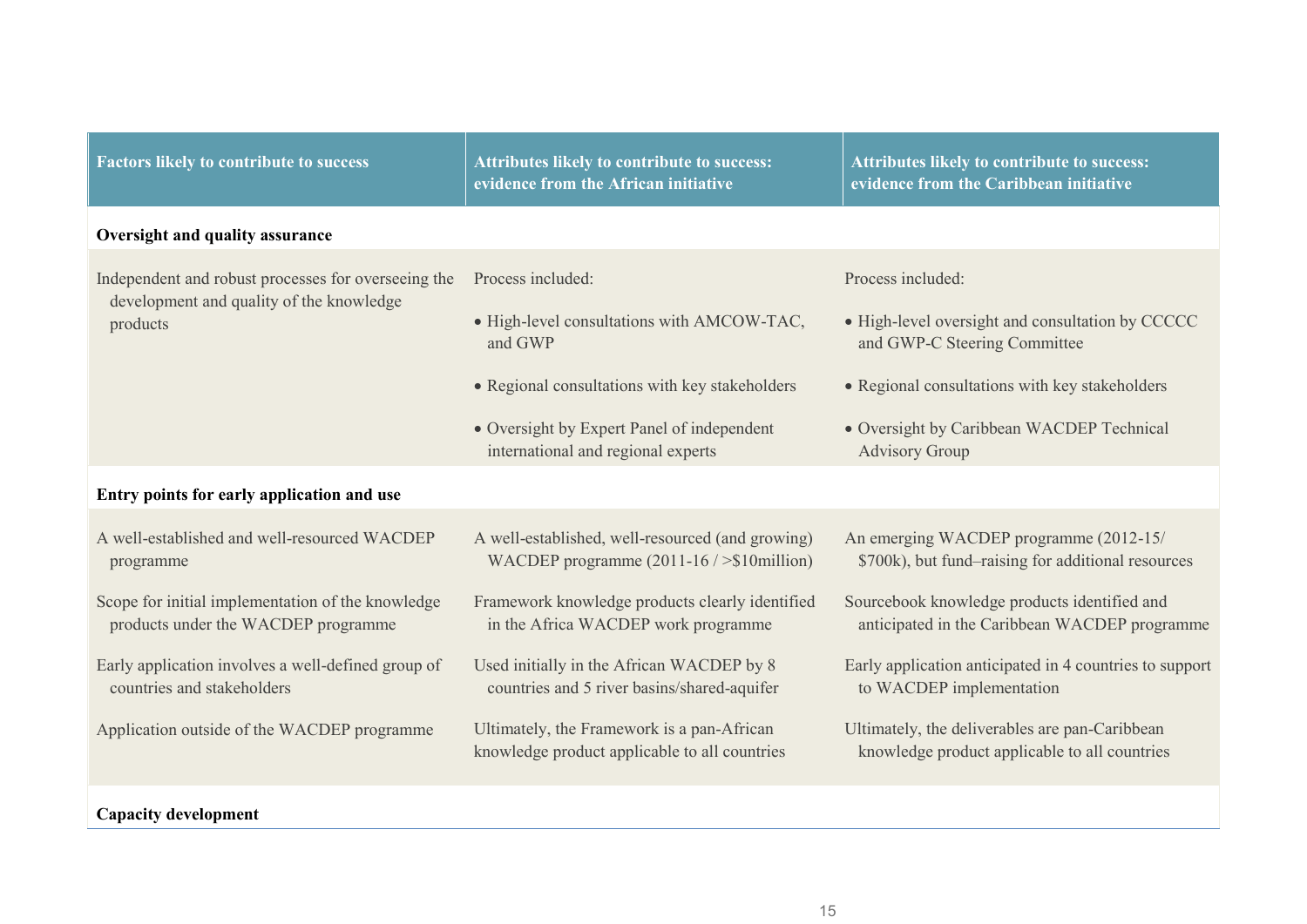| <b>Factors likely to contribute to success</b>                                                                                                                                               | <b>Attributes likely to contribute to success:</b><br>evidence from the African initiative                                                                    | Attributes likely to contribute to success:<br>evidence from the Caribbean initiative                                                                         |
|----------------------------------------------------------------------------------------------------------------------------------------------------------------------------------------------|---------------------------------------------------------------------------------------------------------------------------------------------------------------|---------------------------------------------------------------------------------------------------------------------------------------------------------------|
| Provides a logical structure and content for capacity<br>development processes, training workshops and<br>materials, and on-the-job-training                                                 | Capacity development centred on the concepts,<br>methods and approaches outlined in the<br>Framework                                                          | Capacity development anticipated to be based on the<br>Sourcebook which will be available through the<br><b>CCORAL</b> system                                 |
| Aligns with capacity development activities under<br><b>WACDEP</b> implementation                                                                                                            | Supportive of Africa WACDEP implementation, but<br>also applicable more widely                                                                                | Supportive of WACDEP implementation, but also<br>applicable more widely, through the CCORAL<br>system                                                         |
| <b>Catalyst for collaboration</b>                                                                                                                                                            |                                                                                                                                                               |                                                                                                                                                               |
| Supportive of government processes to integrate<br>water security and climate resilience into existing<br>development planning processes<br>Serves as a catalyst for wider collaboration and | Africa WACDEP has gained substantial momentum<br>since its inception, and aims to fully integrate with<br>on-going national development planning<br>processes | Caribbean WACDEP will gain full momentum over<br>the coming 6-12 months or so, and may be<br>extended to 2016 if regional interest/funding<br>allows          |
| joint-working within the region on water security<br>and climate resilient development challenges and<br>issues                                                                              | Broad coverage of the Framework has enabled<br>GWP to establish links with others (to progress<br>joint activities (e.g. UNDP)                                | Collaboration primarily with already identified<br>WACDEP partners, but wider collaboration will<br>continue to be sought for joint activities                |
| Attracts financing support from a range of domestic<br>and international funding sources                                                                                                     | Africa WACDEP has become increasingly attractive<br>to donors/funders wishing to invest in climate<br>resilient development outcomes                          | Seed funding has been provided by GWPO<br>(Stockholm) and fundraising initiatives in region<br>aim to strengthen regional financial commitment<br>and support |
|                                                                                                                                                                                              |                                                                                                                                                               |                                                                                                                                                               |